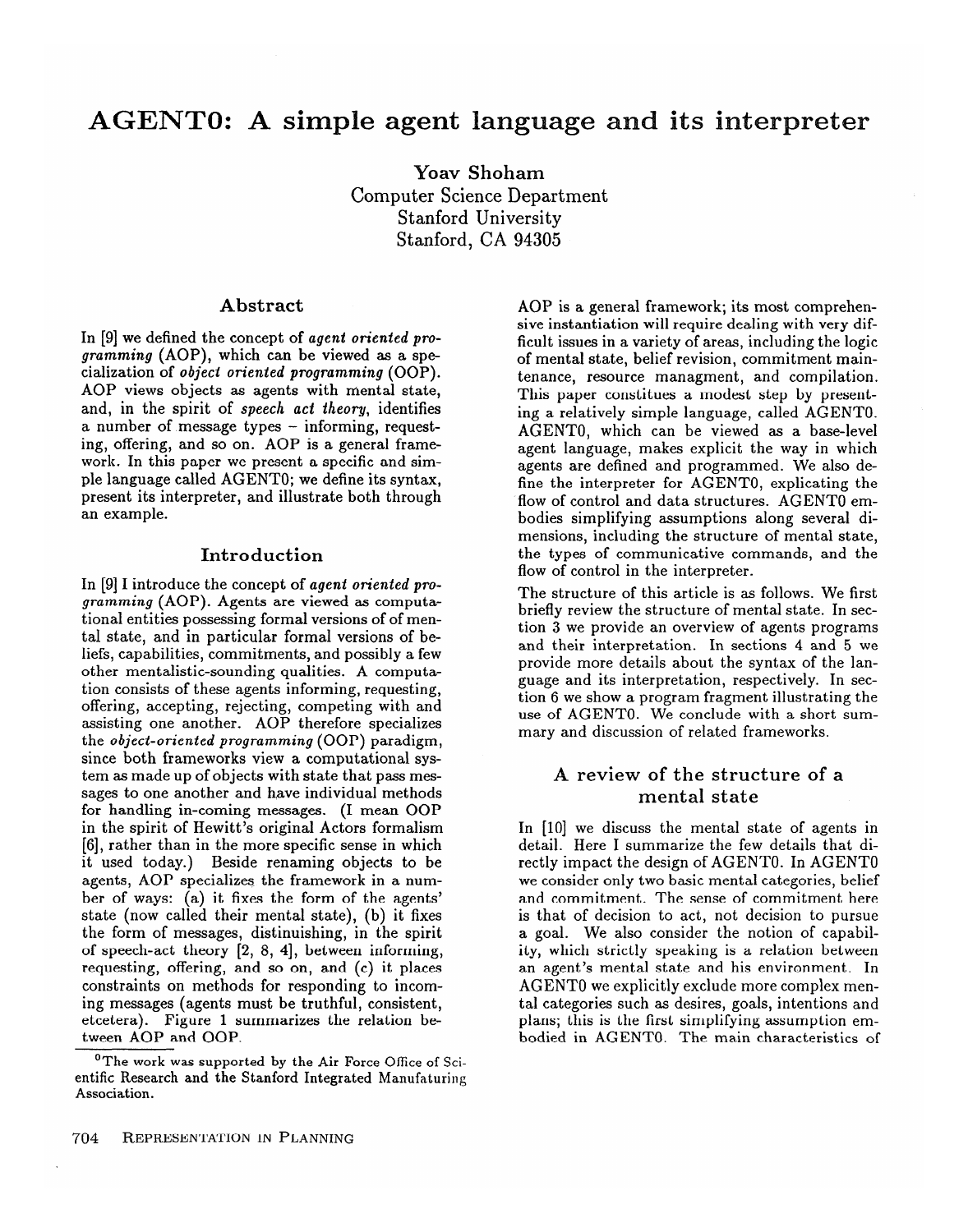belief, commitment and capability are as follows:

- e One both believes a fact *at* a given time and *about* a given time. For example,  $B_2^2B_6^1$  like(a,b)' means that at time 3 agent a believes that at time 10 agent b will believe that at time 7 a liked b.
- e Commitments are defined similarly. However, unlike B, CMT has an additional index: CMT<sub>a</sub>  $b\varphi$ means that at time t agent a is committed to agent **b** about action  $\varphi$ . This inter-agent flavor of commitment contrasts with past accounts of the same concept, which viewed it as an intraagent phenomenon.
- e Actions referred to in the context of capability or commitment are always actions at specific times.
- Belief and commitment have internal restrictions; for example, an agent cannot believe contradictory facts nor be committed to incompatible actions.
- d Belief and commitment are also mutually constraining. Specifically, an agent is aware of his commitments (i.e., an agent is committed iff he believes himself to be), and an agent only commits in good faith (i.e., if an agent commit to a future fact then he believe the fact will indeed hold).
- e An agent is aware of his capabilities (that is, and agent is capable of an action iff he believes himself to be), and only commits to actions of which he is capable.
- o Beliefs and commitments, as well as their absence, persist by default. On the other hand, capabilities do not change over time.

It is clear that these properties embody further simplifying assumptions, which may in the future be relaxed.

# **An overview of AGENT0**

The behavior of agents is governed by programs; each agent is controlled by his own, private pro-

| Framework:     | OOP              | AOP              |
|----------------|------------------|------------------|
| Basic unit:    | object           | agent            |
| Parameters     | unconstrained    | beliefs.         |
| defining state |                  | commitments      |
| of basic unit: |                  | capabilities,    |
| Process of     | message passing, | message passing, |
| computation:   | response methods | response methods |
| Message types: | unconstrained    | inform, request, |
|                |                  | $offer, \ldots$  |
| Constraints on | none             | honesty,         |
| methods:       |                  | consistency,     |

Figure 1: OOP versus AOP

gram. Agent programs are in many respects similar to standard programs, containing primitive operations, control structures and input-output instructions. What makes them unique is that the control structures refer to the mental-state constructs defined previously, and that the IO commands include methods for communicating with other agents.

An agent program consists of two parts, *initialization* and *commitment rules.* The initialization defines the capabilities of the agent, its initial beliefs (that is, beliefs at the particular initial time point, but *about* any time) and initial commitments. In other words, this part initializes the mental state (strictly speaking, capability is a relation between mental state and the world, but we ignore this detail).

Commitment rules determine how commitments are added over time. Conditions for making a commitment always refer to the 'current' mental state and the 'current' incoming messages. Actions to which an agent is committed always refer to a particular future point in time.

The order between the commitment rules is completely unimportant, and has nothing to do with the times of action specified in the various rules. This stands in a certain contrast with standard languages. In standard languages there is a simple mapping between the structure of the program and the order of execution; typically, a linear sequence of commands translates to the same execution order. In agent programs, on the other hand, there is complete decoupling between the order among different commitment rules and the time of execution; each commitment rule can refer to an action at any future time. In fact, somewhat paradoxically agent programs never contain direct instructions to execute an action. Rather, agents are continually engaged in two types of activity: making commitments about the future, and honoring previous commitments whose execution time has come (and which have not been revoked in the meanwhile).

In order to implement this process we will make assumptions of two kinds:

- 1. We assume that the platform is capable of passing message to other agents addressable by name. The program itself will define the form and timing of these messages.
- 2. Central to the operation of the interpreter is the to initiate iterations of the two-step loop at regto initiate iterations of the two-step loop at regular intervals (every 10 milliseconds, every hour, etcetera); the length of these intervals, called the The other role of the clock is to determine which The other role of the clock is to determine which commitments refer to the current time, and must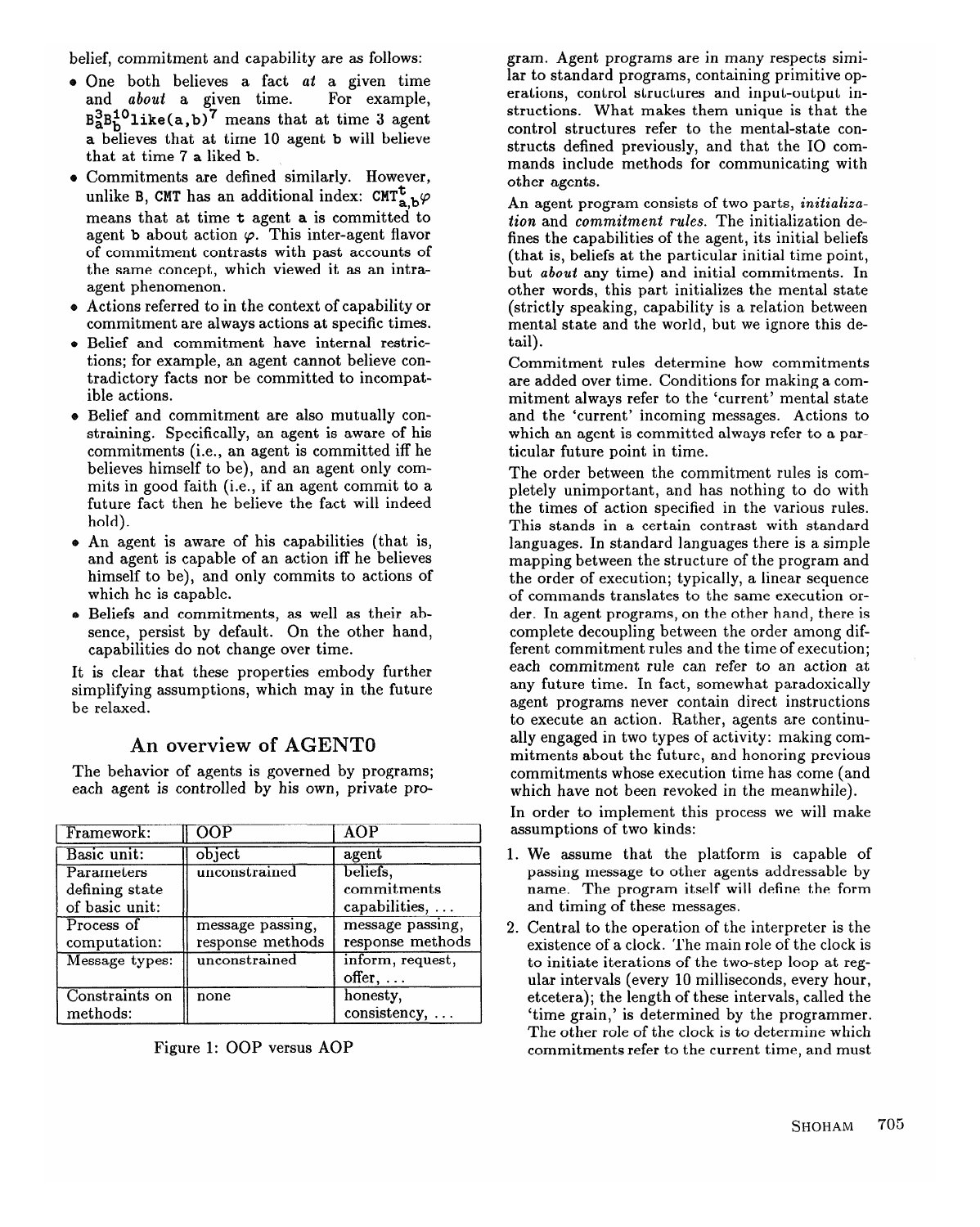therefore be executed.

In AGENT0 we make the very strong assumption that a single iteration through the loop lasts less than the time grain; in the future we will relax this assumption, and correspondingly will complicate the details of the loop itself. Figure 2 presents a flowchart of the AGENT0 interpreter.





#### **The syntax of AGENT0**

We now take a closer look at the syntax of AGENTO. Full exposition of it is impossible, due to space limitations; that is provided in [9], including a BNF definition. As was said earlier, the first part of the program initializes the mental state of the agent. This is conceptually straightforward and we skip over it here. The bulk of the program consists of the commitment rules. The syntax of a commitment rule is as follows:

### COMMIT(msgcond,mntlcond,agent,action)

where msgcond and mntlcond are respectively message and mental conditions (see below), agent is an agent name, and action is an action statement. Mental condition refer to the current mental state of the agent, and message condition refer to messages received in the current computation cycle.

We will discuss the syntax further, but the following simple example of a commitment rule may be helpful at this point:

COMMIT( (?a,REQUEST,?action), (B,myfriend(?a)),  $2a$ ?action )

(Terms preceded by '?' are existentially-quantified variables.) The intuitive reading of the above rule is "if you have just received a request from agent a to take the future action action, and you believe a to be friendly, then commit to action." The reader might have expected additional conditions for entering into the commitment, such as the requested action being within the agent's capabilities or the absence of contradictory prior commitments. However, as is explained in the next section, these conditions are verified automatically by the interpreter and therefore need not be mentioned explicitly by the programmer.

We do not give the full syntax of mental conditions and message conditions; we only mention that, as is seen in the example, each specify the type (e.g., request, belief) and the content. The example above contains only atomic conditions; in fact, AGENT0 allows for complex conditions which include the logical connective of negation and conjunction.

We conclude the abbreviated description of the syntax with two issues: actions to which an agent may commit, and variables. Regarding action may commit, and variables. types, we make two orthogonal distinctions: private actions vs. comunicative actions, and conditional actions vs. unconditional ones. Private actions are completely idiosyncratic; examples include rotating a camera platform and retrieving an item from a data base. Communicative actions, on the other hand, are uniform among agents. AGENT0 has only two communicative commands, INFORM and REQUEST, and an additional UNREQUEST type whose effect is to release an agent from an existing commitment. The final unconditional action type is RERAIN, which has no effect on execution, but which blocks commitments to a particular action. Conditional actions are simply actions preceded by a mental condition, or a condition referring to the agent's mental state. The syntax of the mental condition is identical to its syntax in commitment rules, but its interpretation is different in the following respect: in commitment rules mental conditions are evaluated the time at which the commitment is made, whereas in conditional actions they are evaluated at the time of action.

The syntax of action statements is summarized in the following fragment of the BNF definition of the syntax: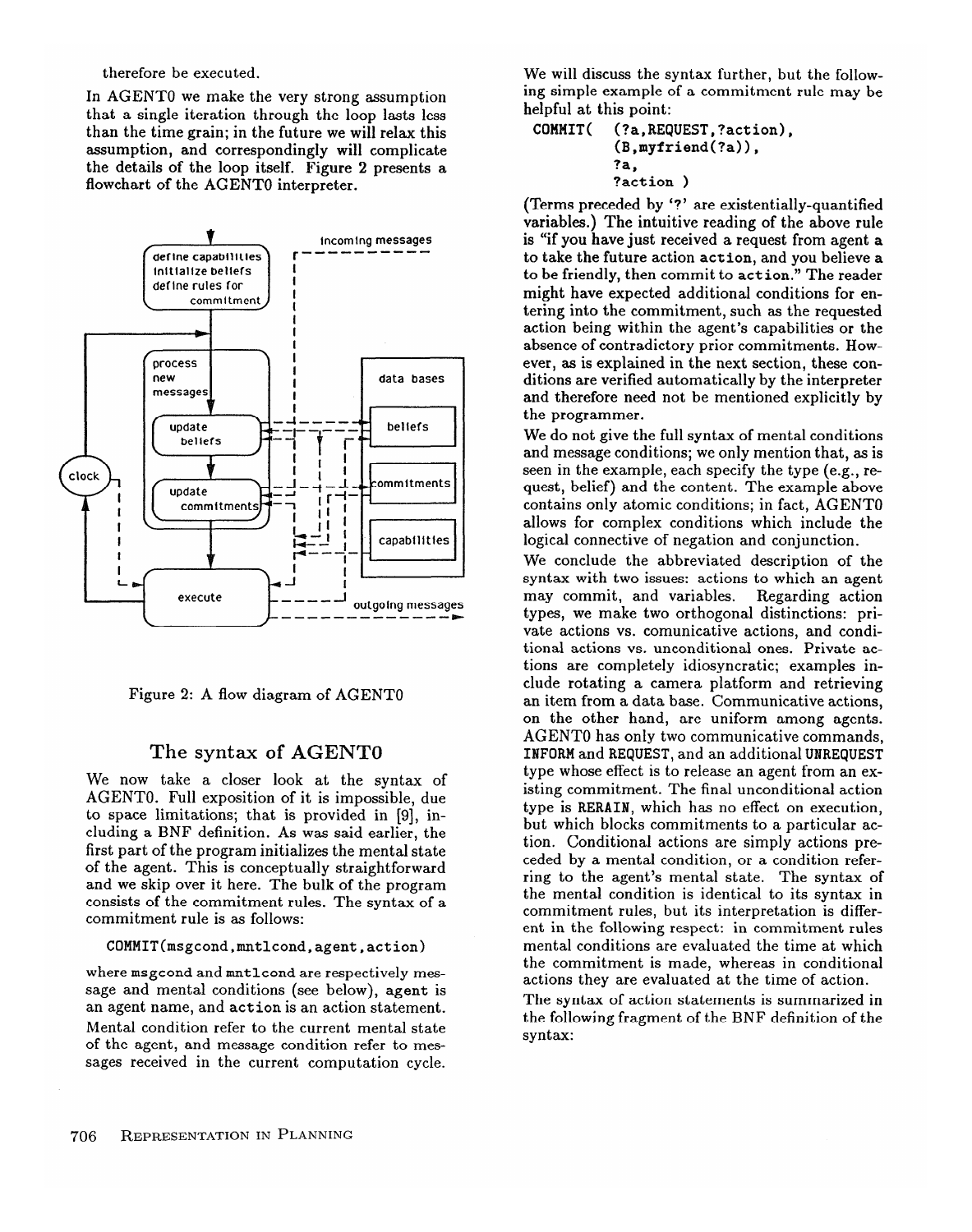#### <action> ::= DO(<time>,<privateaction>) | INFORM(<time>,<agent>,<fact>) |  $REQUEST(, <agent>, <action>) |$ REQUEST(<time>,<agent>,<action>)|<br>UNREQUEST(<time>,<agent>,<action>) REFRAIN  $\langle$  action $>$ IF <mntlcond> THEN <action> >) |

Finally, as is seen in the earlier example, commitment rules may contain variables. Existentiallyquantified variables are denote by the prefix ?. Universally-quantified variables are denoted by the prefix ? ! . We do not discuss the roles of the two types of variable further here, but these will be illustrated in the example shown in section 6.

# The interpretation of AGENT0 **programs**

We now discuss the details of interpreter, most of which are quite simple. As in the previous section, we will only be able to mention some of the more important features. In section 4 it was explain that the interpreter operates in cycles, and that each cycle consisted of two phases:

- 1. Process the incoming messages, updating the beliefs and commitments.
- 2. Carry out the commitments for the current time.

The second phase is rather straightforward and will not be discussed further here. The first phase is divided into two subphases:

- la. Update the beliefs.
- lb. Update the commitments.

To discuss these steps we first need to discuss the representation of beliefs, commitments and capa-<br>bilities. In AGENT0 they are each represented by bilities. In ACHIVIO they are each represented by a data base. The belief data base is updated either as a result of being informed or as a result of taking a private action; here we discuss only the former update. In AGENT0 agents are completely gullible: they incorporate any fact of which they sary. (This is of course an extreme form of belief revision, and future versions will incorporate a more sophisticated model; see discussion in the final section.) As the result of being informed the agent not only believes the fact, he also believes that the informer believes it, that the informer believes that it (the agent) believes it, and so on. In fact, as the result of informing, the informer and agent achieve. so-called *common belief* (the infinite conjunction of "I believe," "I believe that you believe," etcetera). The belief data base will therefore include private beliefs, represented as simple facts, as well as combeliefs, represented as simple facts, as well as com- $\frac{1}{2}$  is the other party. a is the other party).

Items in the data base of capabilities are pairs (privateaction,mntlcond). The mental condition part allows one to prevent commitment to incompatible actions, each of which might on its own be possible. An example of an item in the capability data base is

> ([!?time,rotate(?!degreel)l , NOT (CMT(?!time,rotate(?degree2)) AND B(NOT ?!degreel=?degree2 )))

Items in the data base of commitments are simply pairs (agent ) act ion) (the agent to which the commitment was made, and the content of the commitment).

The algorithm for message-induced belief update consists of repeating the following steps for each new incoming INFORM message from agent a informing of fact:

- Add (a, fact) to the belief data base;
- If fact is inconsistent with the previous beliefs then modify the old beliefs so as to restore consistency.

This last step is of course potentially complicated; both the check for consistency and the restoring of consistency can in general be quite costly, and in general there will be more than one way to restore consistency. We will impose sufficient syntactic restrictions on beliefs so as to avoid these problem. In fact, AGENT0 adopts an extreme restriction, though one that still admits many interesting applications: it disallows in beliefs any connective other than negation. As a result both consistency check and consistency restoration require at most a linear search of the data base, and much less if a clever hashing scheme is used. Other less extreme restrictions are also possible, and will be incorporated in future versions of the language.

Belief change may lead the agent to revoke previous commitments. One reason that might have been expected is that the original commitment relied, among other things, on certain mental conditions stated in the program. These may have included belief conditions that have now changed. Never-<br>theless, while it would be a natural addition in future versions, in AGENT0 the interpreter is not assigned the responsibility of keeping track of the motivation behind each commitment; that would require a reason-maintenance mechanism that we would rather not incorporate yet. However, while motivation is not kept track of, capability is. Belief change may remove capabilities, since the capability of each private action depends on mental preconditions. And thus whenever a belief update occurs, the AGENT0 interpreter examines the current commitments to private action, removes current commitments to private action, removes those whose preconditions in the capability data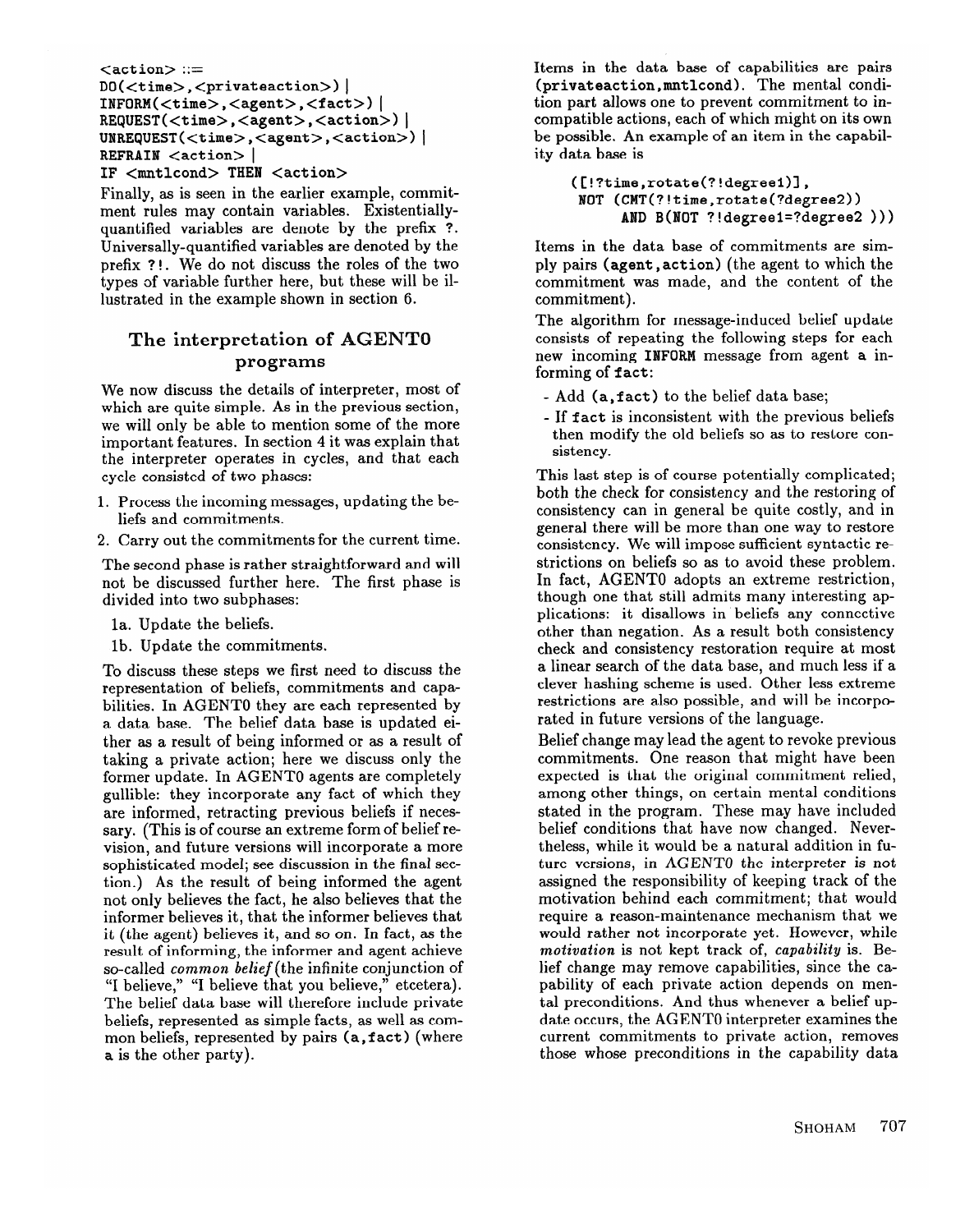base have been violated, and adds a commitment to immediately inform the agents to whom he was committed of this development. Exhaustive examinations of all current commitments upon a belief change can be avoided through intelligent indexing. It may be surprising to note that the belief update is independent of the program. The update of commitments, on the other hand, depends on the program very strongly, and more specifically on the commitment rules. The algorithm for updating the commitments consists of two steps:

- For all incoming UNREQUEST messages, remove the corresponding item from the commitment data base; if no such item exists then do nothing.
- Check all program commitment-statement; for each program statement

COMMIT(msgcond,mntlcond,a,action), if:

- the message conditions msgcond hold of the new incoming message,

- the mental condition mntlcond holds of the current mental state,

- the agent is currently capable of the action, and

- the agent is not committed to REFRAIN action, or, if action is itself of the form REFRAIN action', the agent is not committed to action'.

then commit to a to perform action.

#### **An example**

The application we choose is a minor modification of one due to John McCarthy [7], who uses it to illustrate his Elephant programming language (see discussion of Elephant in section 6. The example has to do with the communication between a passanger and an airline. The relevant activities of the passanger are querying about flight schedules, making reservations, and collecting boarding passes at the airport. The relevant activities on the part of the airline are supplying information about flight schedules, confirming reservations, and issu-<br>ing boarding passes. The idea underlying the following program is that confirming a reservation is in fact a commitment to issue a boarding pass if the passanger shows up at the appropriate time.

Since some of the low-level definitions are long, it will be convenient to use abbreviations. We will therefore assume that AGENT0 supports the use therefore assume that  $M_{\text{eff}}$  is  $f_{\text{eff}}$  and  $f_{\text{eff}}$  is the use of the use of macros. We define the following macros:

```
issue_bp(pass,flightnum,date) \Rightarrow COMMIT(<br>IF (B,present(pass)) AND (?pass
      \text{flight}(\text{?from}, \text{?to}, \text{flightnum}) (B, ?p),
 THEN DO(date/?time-1hr, ?pass,
      physical_issue_bp(pass,flightnum,date))
```
Explanation: This no-frills airline issues boarding passes precisely one hour prior to the flight; there are no seat assignments.

```
query_which(t,asker,askee,q) \RightarrowREQUEST(t,askee, 
          IF (B,q) THEN INFORM(t+1, asker, q))
```
Explanation: query which requests only a positive answer; if q contains a universally-quantified variable then query-which requests to be informed of all instances of the answer to the query q.

```
query_whether(t,asker,askee,q) \RightarrowREQUEST(t,askee, 
         IF (B,q)THEN INFORM(t+l,asker,q)) 
REQUEST(t,askee, 
         IF (B, NOT q)THEN INFORM(t+l,asker,NOT q))
```
Explanation: query-whether expects either a confirmation or a discomfirmation of a fact. It is usually a bad idea to include in the fact a universallyquantified variable.

We now define the airline agent. To do so we need to define its initial beliefs, capabilities, and commitment rules.

Of the initial beliefs, the ones relevant here refer to the flight schedule, and the capacity of each flight. The former are represented in the form [date/time, flight(from, to, number)] (ignoring the fact that in practice airlines have a more-or-less fixed weekly schedule), and the latter in the form [date,capacity(flight,number)].

The capability relevant here is that issuing boarding passes. Thus the capability data base contains a single item:

```
(physicalissue-bp(?a,?flight,?date), 
 (B,[?date,c apacity(?flight,?N)]) AND 
 (B, ?N>|\{a: ((CMT, ?a)),physical_issue_bp
           physicalissue-bp 
               (: pass, : ilight, : date) /|1\rangle
```
Explanation: physical issue bp is a private action involving some external events such as printing tion involving some external events such as printing a boarding pass and presenting it to the passanger.<br>The last denotes conditionality The  $| \ldots |$  denotes cardinality.

Finally, the airline agent has two commitment rules:

```
(B,present(pass)) AND (?pass,REQUEST,IF (B,?p)<br>B([date/?time], THEN INFORM(?t,?pass,?p)),
                                                  IF (B, ?p) THEN INFORM(?t,?pass,?p) )
```